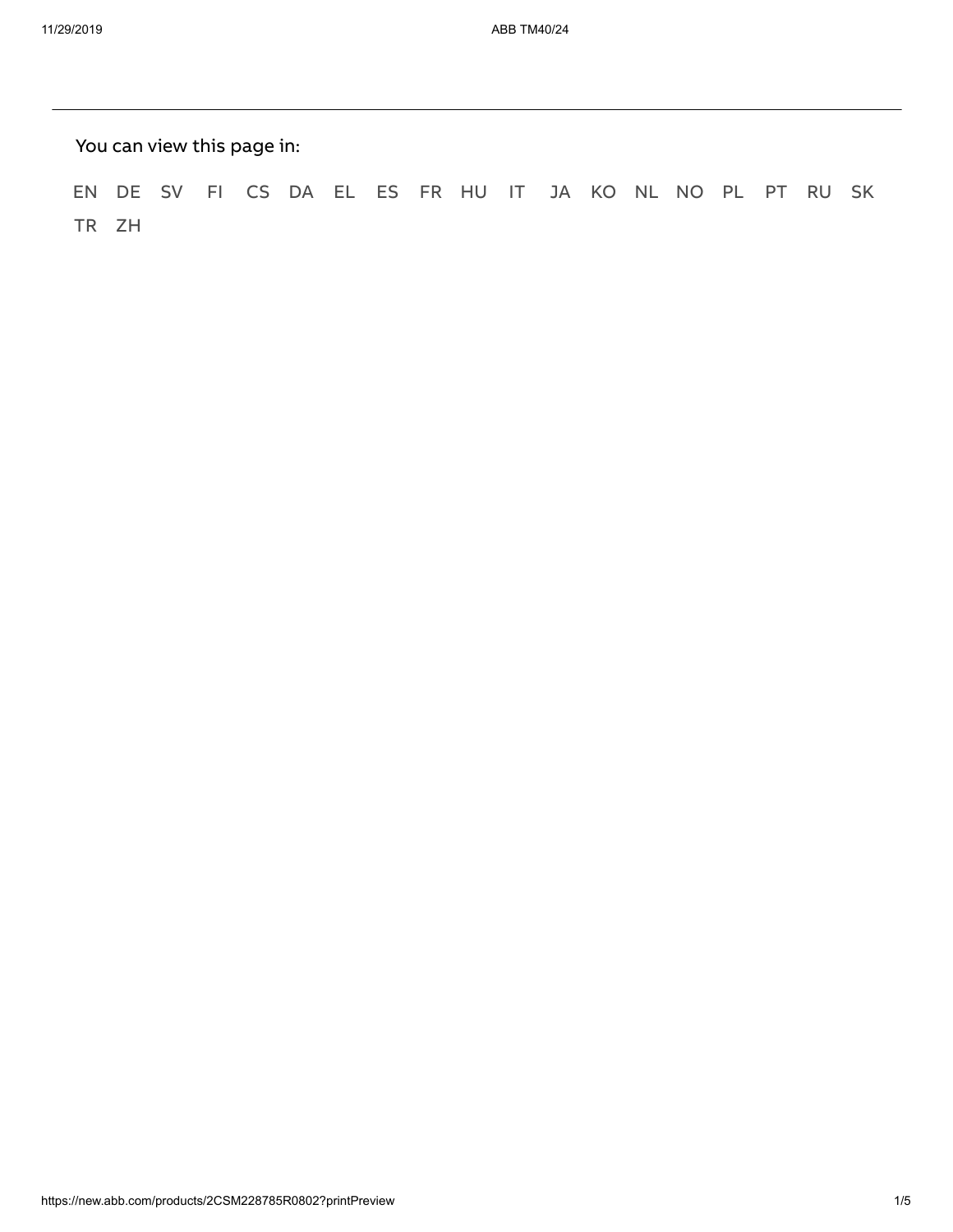## Detailed information for: TM40/24

This page contains technical data sheet, documents library and links to offering related to this product. If you require any other information, please contact us using form located at the bottom of the page.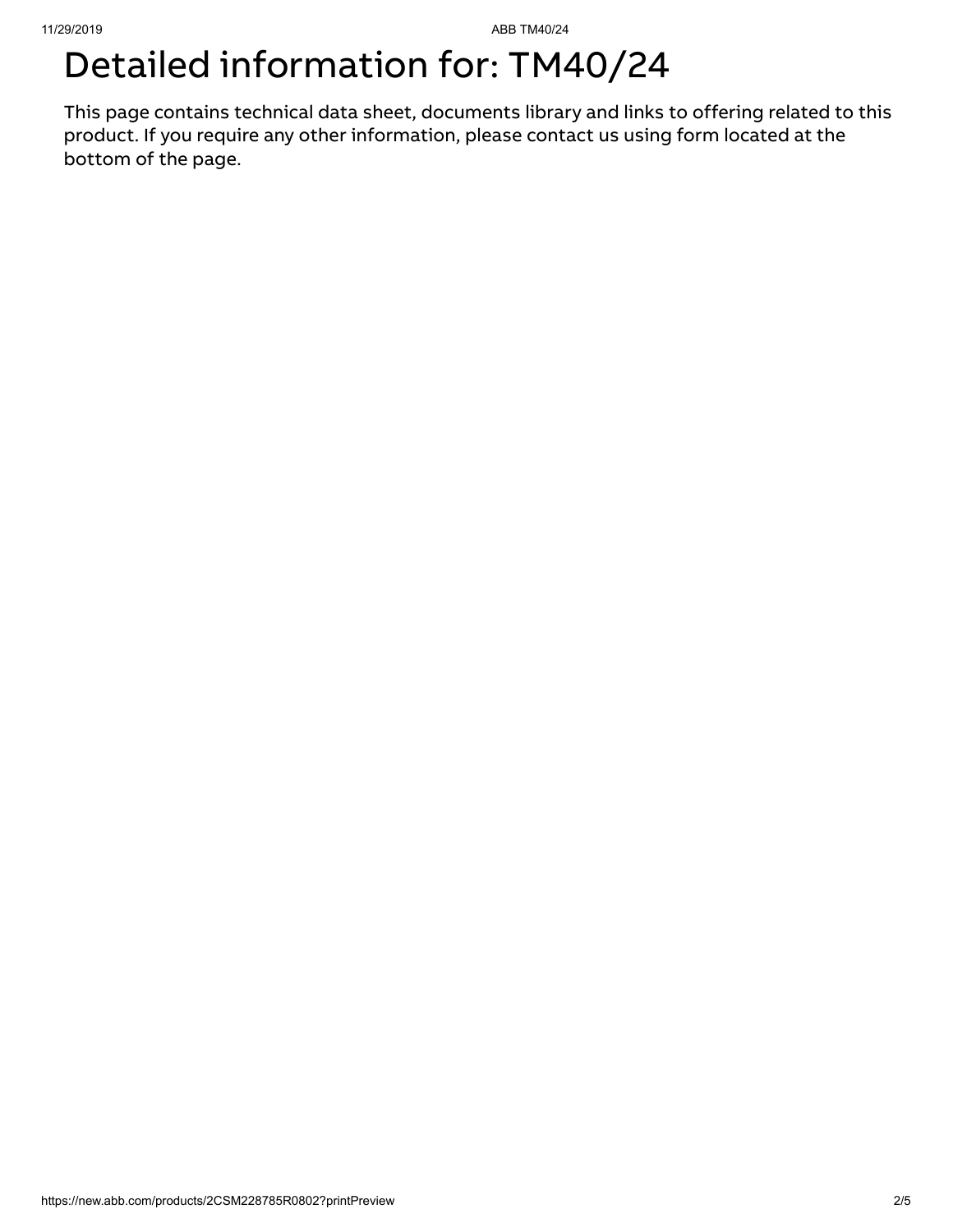## TM40/24

| <b>General Information</b>                         |                                                                                                                                                    |
|----------------------------------------------------|----------------------------------------------------------------------------------------------------------------------------------------------------|
| <b>Extended Product Type:</b>                      | TM40/24                                                                                                                                            |
| <b>Product ID:</b>                                 | 2CSM228785R0802                                                                                                                                    |
| EAN:                                               | 8012542287858                                                                                                                                      |
| <b>Catalog Description:</b>                        | TM40/24 Fail safe bell transformer                                                                                                                 |
| Long Description:                                  | These transformers, with safety extremely-low voltage secondary<br>(SELV), are suitable for driving loads that call for a discontinuous<br>supply. |
| Categories                                         |                                                                                                                                                    |
|                                                    | Products » Low Voltage Products and Systems » Modular DIN Rail Products » Command and                                                              |
| Signalling devices » Bells and safety transformers |                                                                                                                                                    |
| Ordering                                           |                                                                                                                                                    |
| EAN:                                               | 8012542287858                                                                                                                                      |
| <b>Minimum Order Quantity:</b>                     | 1 piece                                                                                                                                            |
| <b>Customs Tariff Number:</b>                      | 85043121                                                                                                                                           |
| <b>Dimensions</b>                                  |                                                                                                                                                    |
| <b>Product Net Width:</b>                          | 52.5 mm                                                                                                                                            |
| <b>Product Net Height:</b>                         | 0.085 <sub>m</sub>                                                                                                                                 |
| <b>Product Net Length:</b>                         | 65 mm                                                                                                                                              |
| Product Net Depth /                                | 0.065 m                                                                                                                                            |
| Length:                                            |                                                                                                                                                    |
| <b>Product Net Weight:</b>                         | 0.450 kg                                                                                                                                           |
| <b>Container Information</b>                       |                                                                                                                                                    |
| <b>Package Level 1 Units:</b>                      | 4 piece                                                                                                                                            |
| Package Level 1 Width:                             | 0.09 <sub>m</sub>                                                                                                                                  |
| Package Level 1 Height:                            | 0.08 <sub>m</sub>                                                                                                                                  |
| Package Level 1 Depth /<br>Length:                 | $0.054$ m                                                                                                                                          |
| Package Level 1 Gross<br>Weight:                   | 1.8 <sub>kg</sub>                                                                                                                                  |
| Package Level 1 EAN:                               | 8012542287865                                                                                                                                      |
| Environmental                                      |                                                                                                                                                    |
| <b>RoHS Status:</b>                                | Following EU Directive 2002/95/EC August 18, 2005 and<br>amendment                                                                                 |
| <b>Additional Information</b>                      |                                                                                                                                                    |
| <b>Options Provided:</b>                           | None                                                                                                                                               |
| <b>Output Current Maximum</b>                      | 3,33A                                                                                                                                              |
| $(l_{\text{out}})$ :                               |                                                                                                                                                    |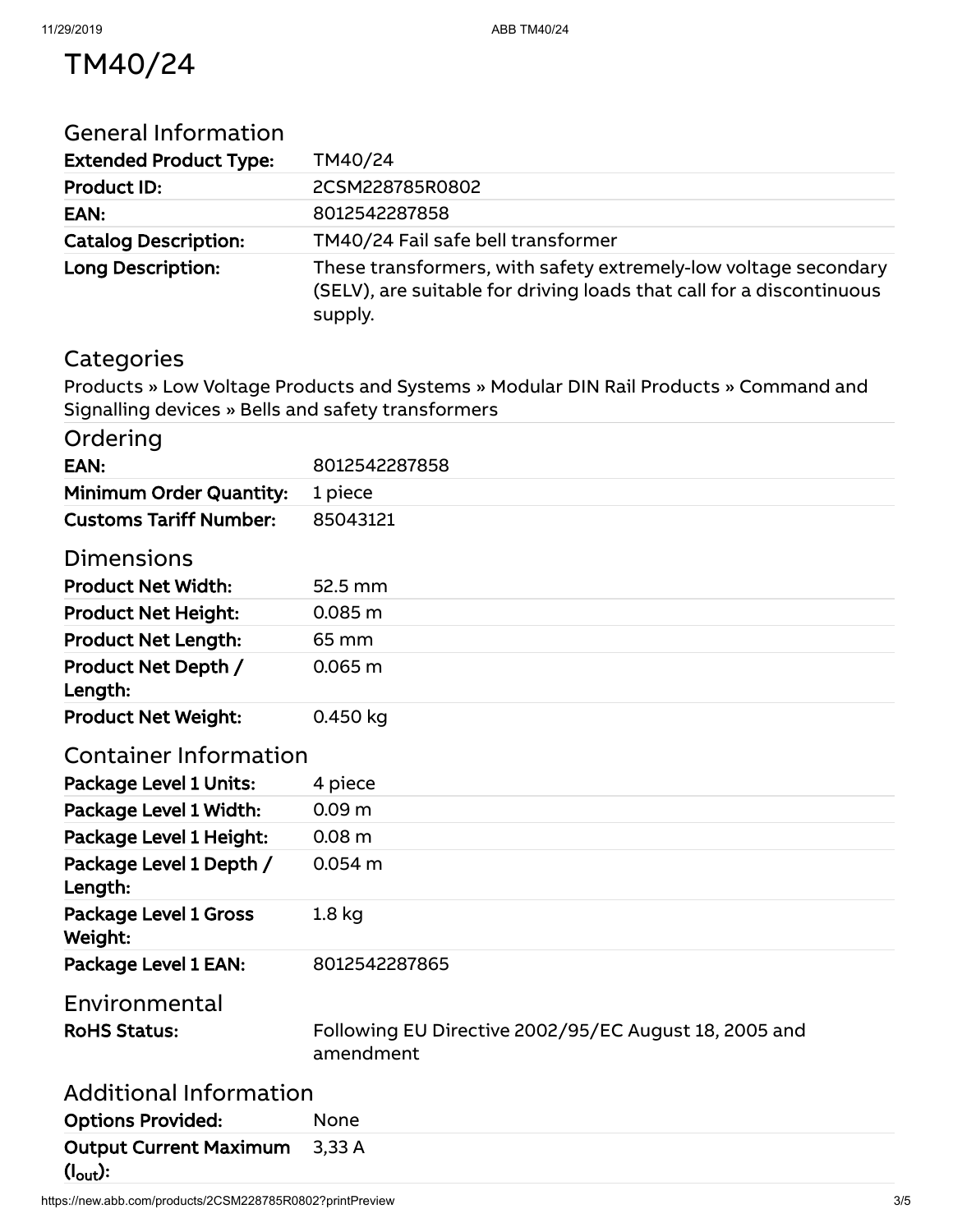11/29/2019 ABB TM40/24

| <b>Power Loss:</b>                                 | Maximum 4 W                                                |
|----------------------------------------------------|------------------------------------------------------------|
| <b>Power Supply:</b>                               | 40 V-A                                                     |
| <b>Primary Voltage:</b>                            | 230 V                                                      |
| <b>Product Main Type:</b>                          | TМ                                                         |
| <b>Product Name:</b>                               | Fail safe bell transformer                                 |
| <b>RoHS Date:</b>                                  | 25/06/2009 0.00.00                                         |
| <b>Secondary Voltage:</b>                          | 12-24 V AC                                                 |
|                                                    | Certificates and Declarations (Document Number)            |
| Data Sheet, Technical<br>Information:              | 2CSC000001D0202                                            |
| Declaration of Conformity - 2CSC446001D2702<br>CE: |                                                            |
| <b>Instructions and Manuals:</b>                   | on the product body                                        |
| <b>RoHS Information:</b>                           | 2CSC446004K0201                                            |
| <b>Classifications</b>                             |                                                            |
| ETIM $4:$                                          | EC001547 - Bell transformer                                |
| ETIM 5:                                            | EC001547 - Bell transformer                                |
| ETIM 6:                                            | EC001547 - Bell transformer                                |
| ETIM $7:$                                          | EC001547 - Bell transformer                                |
| <b>Object Classification Code: T</b>               |                                                            |
| <b>WEEE Category:</b>                              | 5. Small Equipment (No External Dimension More Than 50 cm) |